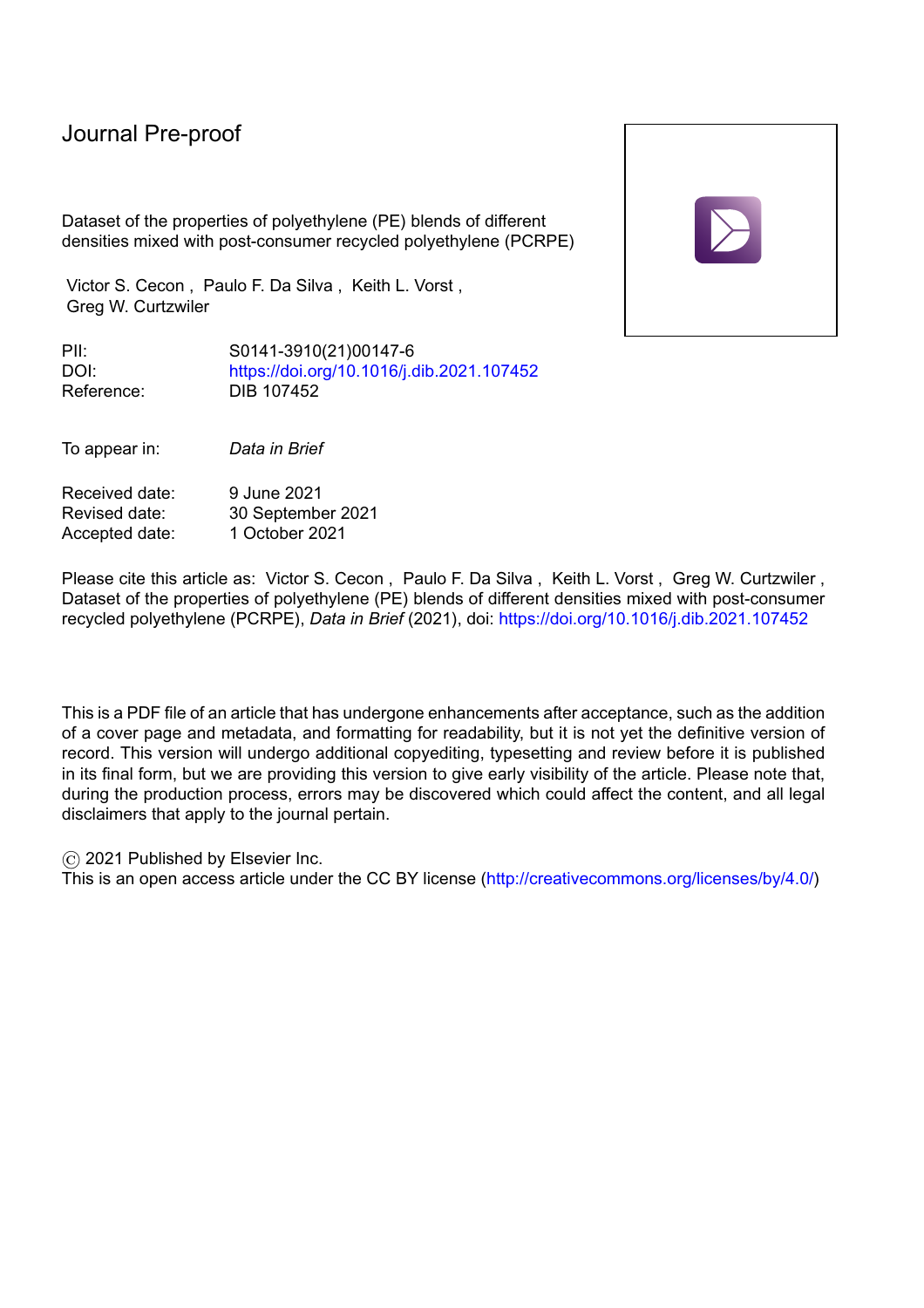#### **Article Title**

Dataset of the properties of polyethylene (PE) blends of different densities mixed with postconsumer recycled polyethylene (PCRPE)

### **Authors**

Victor S. Cecon<sup>1, 2</sup>, Paulo F. Da Silva<sup>1, 2</sup>, Keith L. Vorst<sup>1, 2</sup>, Greg W. Curtzwiler<sup>1, 2\*</sup>

l

#### **Affiliations**

1. Polymer and Food Protection Consortium, Iowa State University, 536 Farmhouse Lane, Ames

IA, 50011, USA

2. Department of Food Science and Human Nutrition, Iowa State University, 536 Farmhouse

Lane, Ames IA, 50011, USA

### **Corresponding author**

Greg Curtzwiler (gregc@iastate.edu)

### **Abstract**

This paper compiles polymer characterization data collected from polyethylene (PE) blends composed of different densities (low-density, LDPE, linear low-density, LLDPE, mediumdensity, MDPE, and high-density, HDPE) and post-consumer recycled polyethylene (PCRPE), as presented by Cecon et al. [1]. The data were collected from injection molded samples submitted to several physical, thermal, and mechanical characterization techniques, including density, melt flow rate (MFR), thermogravimetric analysis, mechanical testing, and Fourier transform infrared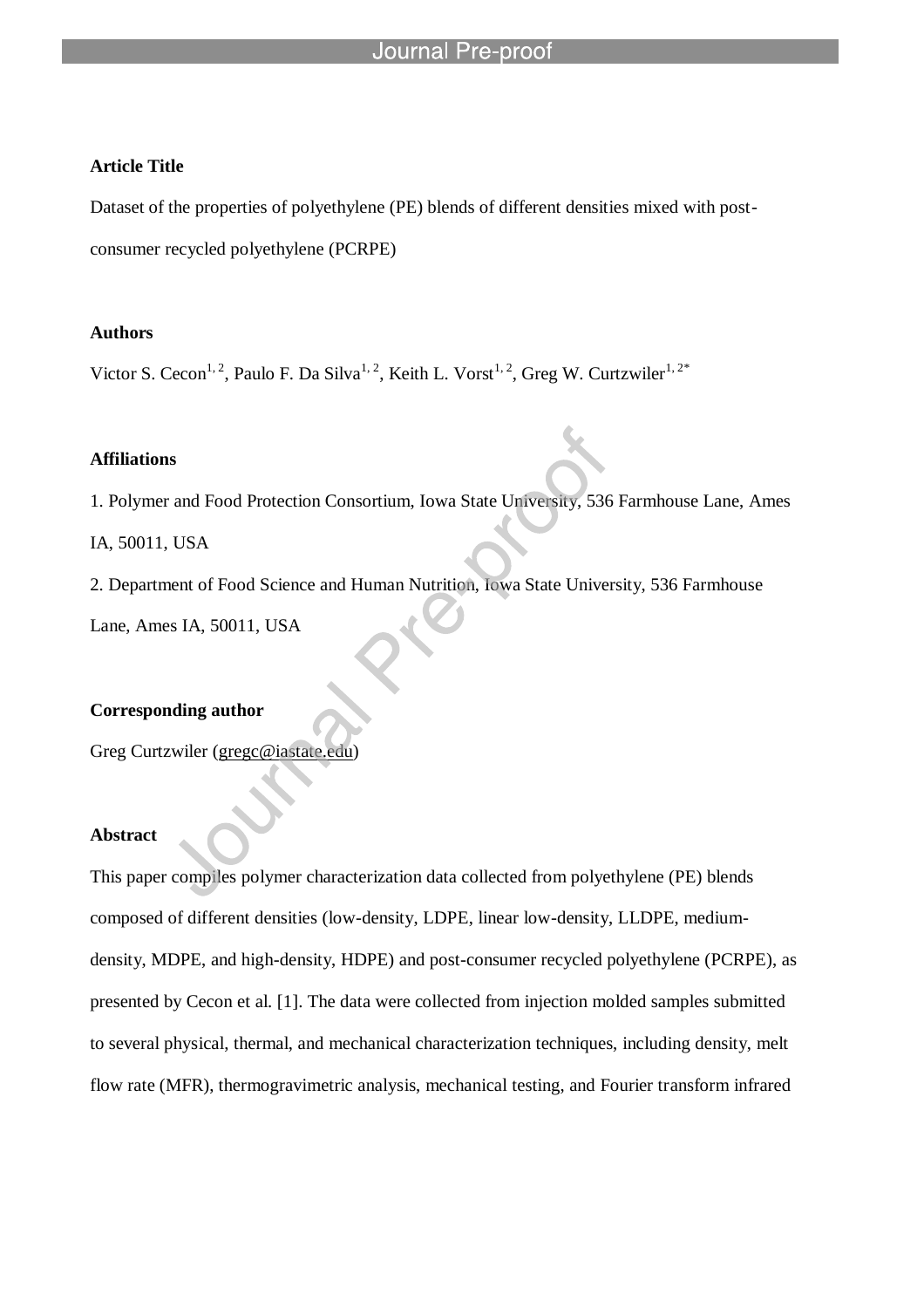spectroscopy. As there is a significant urgency in recycled polymer utilization in new consumer products from consumers, companies, and governments, the dataset herein presented can be a valuable tool for manufacturers, brand owners, and polymer engineers to model and anticipate different polymer properties associated with the increased use of PCRPE.

### **Keywords**

Polyethylene, Polymer Recycling, Post-consumer recycling, Polymer Processing

l

#### **Specifications Table**

| <b>Subject</b>            | <b>Materials Science</b>                                                                                                                                                                                                                                                                                                                                                                                                                                                                                                                                                                                                                                                                                                                                                                                                                                                            |
|---------------------------|-------------------------------------------------------------------------------------------------------------------------------------------------------------------------------------------------------------------------------------------------------------------------------------------------------------------------------------------------------------------------------------------------------------------------------------------------------------------------------------------------------------------------------------------------------------------------------------------------------------------------------------------------------------------------------------------------------------------------------------------------------------------------------------------------------------------------------------------------------------------------------------|
| Specific subject area     | Material characterization of polyethylene blends.                                                                                                                                                                                                                                                                                                                                                                                                                                                                                                                                                                                                                                                                                                                                                                                                                                   |
| <b>Type of data</b>       | Table                                                                                                                                                                                                                                                                                                                                                                                                                                                                                                                                                                                                                                                                                                                                                                                                                                                                               |
| How data were<br>acquired | Density data were collected using a density determination of solids<br>kit (ME-33360, Mettler Toledo) coupled to a laboratory scale (M-<br>120, Denver Instruments). Melt flow rates were measured using an<br>extrusion plastometer (D4004, Dynisco). Ash residue, the<br>temperature at 5% mass loss, and activation energy were obtained<br>using a thermogravimetric analyzer (Q5000IR, TA Instruments) and<br>analyzed using TA Advantage/Universal Analysis software.<br>Mechanical properties were obtained using a universal<br>electromechanical tester (AGS-J, Shimadzu) with a manual non-<br>shift wedge grip set (MWG-5kNA, Shimadzu). Spectroscopic data<br>were collected using a Fourier transform infrared spectrometer<br>(Nicolet 6700, Thermo Fisher) and analysed using OMNICTM 8.3<br>software. Microsoft Excel was the software used for data<br>processing. |
| Data format               | Raw<br>Analyzed                                                                                                                                                                                                                                                                                                                                                                                                                                                                                                                                                                                                                                                                                                                                                                                                                                                                     |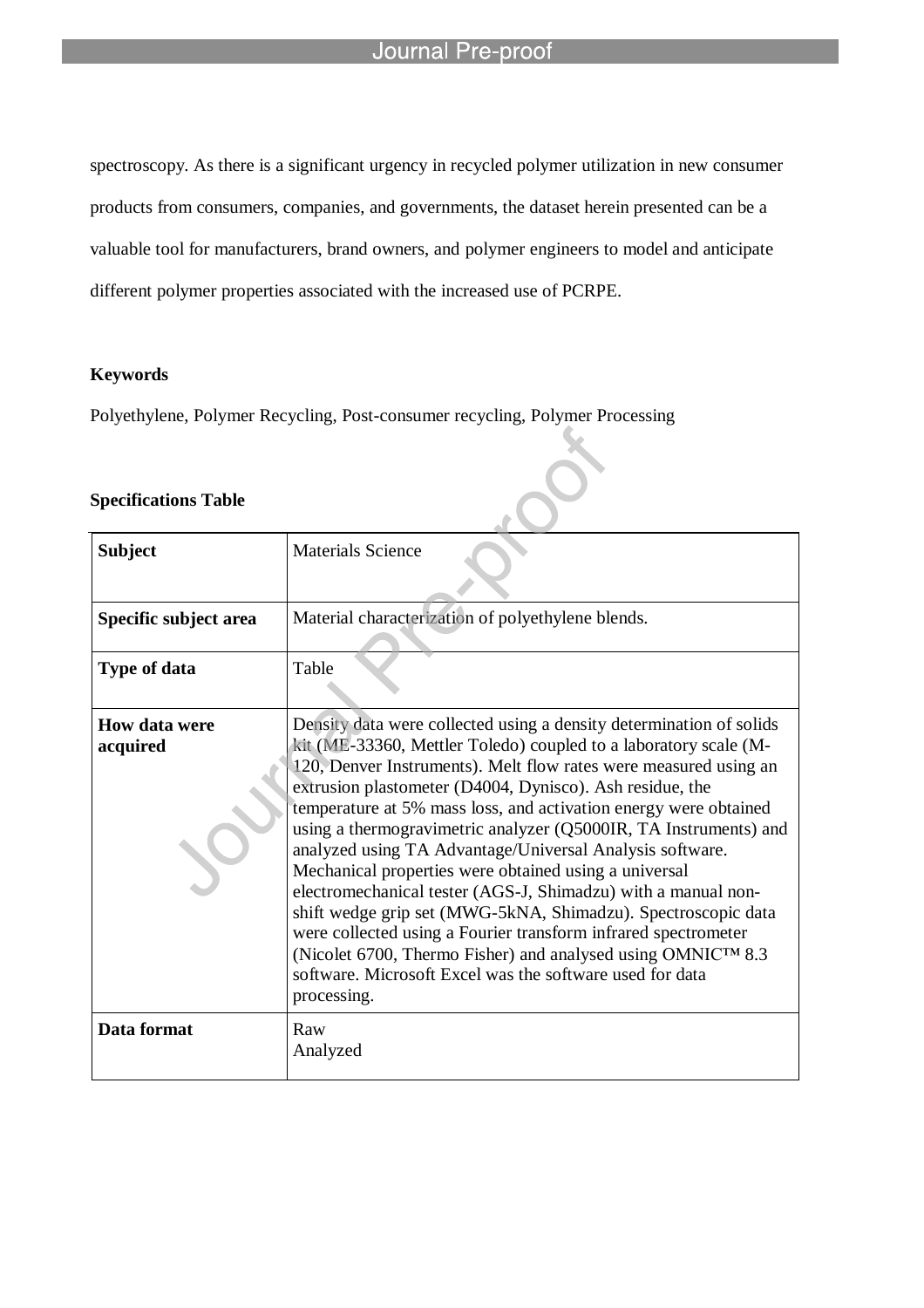| <b>Parameters for data</b><br>collection | Samples of $0.5 \pm 0.10$ g were used for the density measurement.<br>Samples of 4.0 g and a temperature of $190^{\circ}$ C with 2.16 kg piston<br>mass were used for MFR measurements. TGA testing used a heating<br>rate of 2°C/min with continuous modulation (amplitude = $\pm$ 5°C and<br>period = 200 s), under an $N_2$ atmosphere. Electromechanical testing<br>used a 500 mm/min crosshead speed with Type 1 dog bones per<br>ASTM D638. Spectrometric data were collected from 4000 cm <sup>-1</sup> to<br>650 cm <sup>-1</sup> using DTGS detector with 32 scans and a resolution of 2<br>$cm^{-1}$ . |
|------------------------------------------|------------------------------------------------------------------------------------------------------------------------------------------------------------------------------------------------------------------------------------------------------------------------------------------------------------------------------------------------------------------------------------------------------------------------------------------------------------------------------------------------------------------------------------------------------------------------------------------------------------------|
| <b>Description of data</b><br>collection | For the measurement of density, melt flow rate (MFR), ash residue,<br>temperature at 5% mass loss, activation energy, and absorbance,<br>small samples were cut from injection molded Type I dog bones.<br>Mechanical properties were collected using the entire Type I dog<br>bone. All measurements were done at ambient temperature (22°C),<br>unless otherwise noted.                                                                                                                                                                                                                                        |
| Data source location                     | Iowa State University, Department of Food Science and Human<br>Nutrition, Polymer and Food Protection Consortium<br>536 Farm House Lane, 50011, Ames, Iowa, United States                                                                                                                                                                                                                                                                                                                                                                                                                                        |
| Data accessibility                       | With the article                                                                                                                                                                                                                                                                                                                                                                                                                                                                                                                                                                                                 |
| <b>Related research</b><br>article       | V.S. Cecon, P.F. Da Silva, K.L. Vorst, G.W. Curtzwiler, 2021. The<br>effect of post-consumer recycled polyethylene (PCRPE) on the<br>properties of polyethylene blends of different densities, Polym.<br>Degrad, Stab. 190, 109627.<br>https://doi.org/10.1016/j.polymdegradstab.2021.109627                                                                                                                                                                                                                                                                                                                     |

## **Value of the Data**

- The experimental data are useful for a better understanding of how recycled polyethylene can affect different polymer properties in virgin polyethylene of different densities.
- All the stakeholders involved in plastic manufacturing and recycling can benefit from the data presented, including brand owners, polymer engineers, and scientists.
- The data can be used for predictive modeling and tunability of polyethylene blends containing PCRPE, with the goal to improve polymer properties and increase the use of recycled polymers in multiple applications.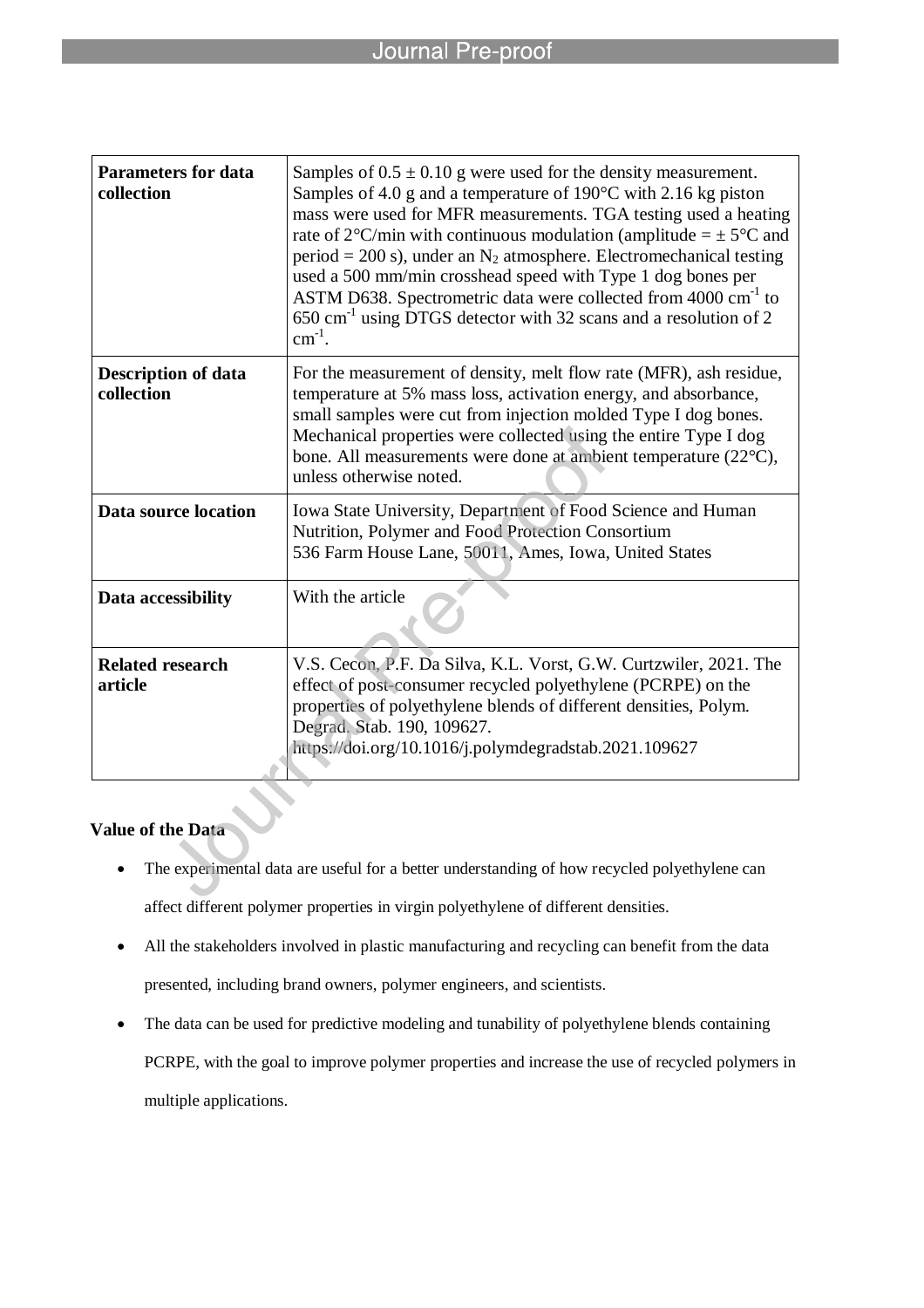#### Journal

l

#### **Data Description**

The data presented in the Supplementary Table consists of data for LDPE, LLDPE, MDPE, and HDPE blends with PCRPE at 0, 20, 40, 60, 80, and 100% wt% for density, melt flow rate (MFR), temperature at 5% mass loss, activation energy, ash residue, and the carbonyl area using thickness normalized absorbance area for the  $1755-1725$  cm<sup>-1</sup> wavelength interval with five measurements for each blend. In addition, the Supplementary Table contains mechanical property data, with ten measurements of each blend, including the tensile modulus, yield stress, and yield strain.

### **Experimental Design, Materials and Methods**

#### *1. Specimen preparation*

Virgin low-density polyethylene (LDPE), linear low-density polyethylene (LLDPE), medium density polyethylene (MDPE), and high-density polyethylene (HDPE) were manually mixed with commercially sourced post-consumer recycled polyethylene (PCRPE) following the ratios of 0, 20, 40, 60, 80, and 100% by weight of PCRPE and virgin PE (vPE) and stored at bags. The mixed resin was added to the hopper of a production-scale injection molder, as seen in Fig. 1, (Battenfeld HM90/350 90-ton horizontal, Wittmann Battenfeld, Torrington, CT) with an injection profile of 185°C - 195°C. At least 15 Type I dog bone injection-molded specimens were produced according to ASTM D638-14 [2].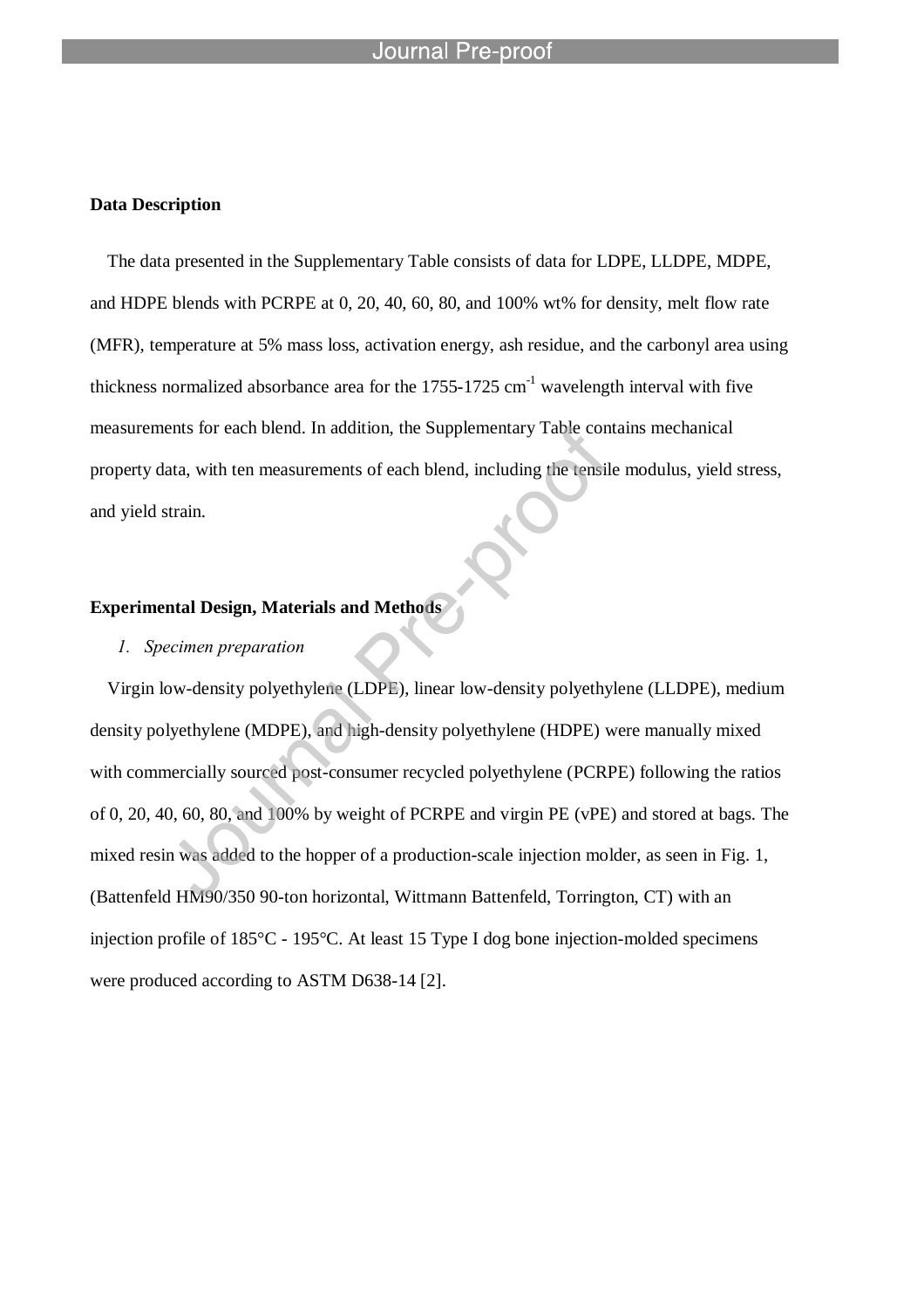

**Fig. 1.** (a) Battenfeld HM90/350 90-ton horizontal injection molder and an (b) ASTM Type I

Dog Bone

#### *2. Density*

A density determination of solids kit ME-33360 (Mettler Toledo, Columbus, OH) mounted on a laboratory scale M-120 (Denver Instrument, Arvada, CO) was used to determine the density of each specimen ( $d_{specimen}$ ). Each specimen (0.5  $\pm$  0.1g), cut from the injection molded specimens produced, had first the mass measured in air (as shown in Fig. 2), and later being positioned in the metal spring submerged in ethanol (190 Proof, Decon Labs, King of Prussia, PA). The two mass measurements and the density of ethanol at the room temperature (22 °C) were then applied to Equation 1 (provided by the kit instruction manual) to calculate the density.

$$
d_{specimen} = \frac{Mass\ on\ air\ (g)}{Mass\ on\ Ethanol\ (g)} \times d_{ethanol} \quad \left(\frac{g}{cm^3}\right) \tag{1}
$$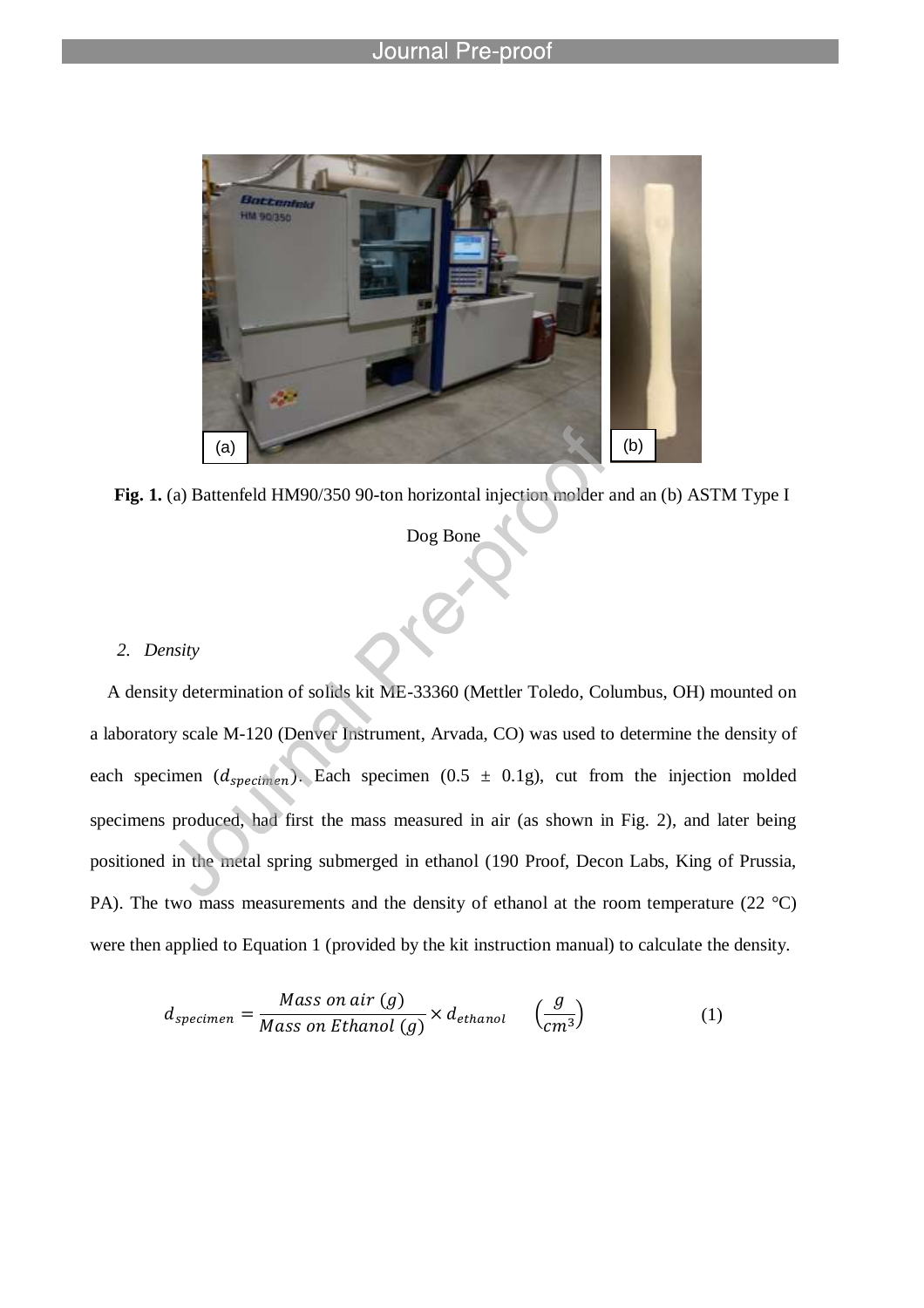l



**Fig. 2.** Mettler Toledo ME-33360 density determination of solids kit mounted on a Denver Instrument M-120 laboratory scale

### *3. Melt Flow Rate (MFR)*

The melt flow rate for each injection molded blend of PCRPE and vPE of different densities was obtained in accordance with Procedure A of ASTM D1238-20 [3] with the specified parameters for polyethylene (190°C, 2.16 kg) using a D4004 Melt Flow Indexer (Dynisco, Morgantown, PA). Five replicates, consisting of  $4.0 \pm 0.1$ g samples cut from the injection molded material, were tested for each blend. The material is first loaded into the melt chamber and pre-heated for 5 min. After reaching steady-state, a 1 minute cut-off time was set for sample collection. The extruded specimen was cooled down in air for 2 minutes and its mass determined, followed by the conversion into grams per 10 min by the appropriate factor, as stipulated by the ASTM standard.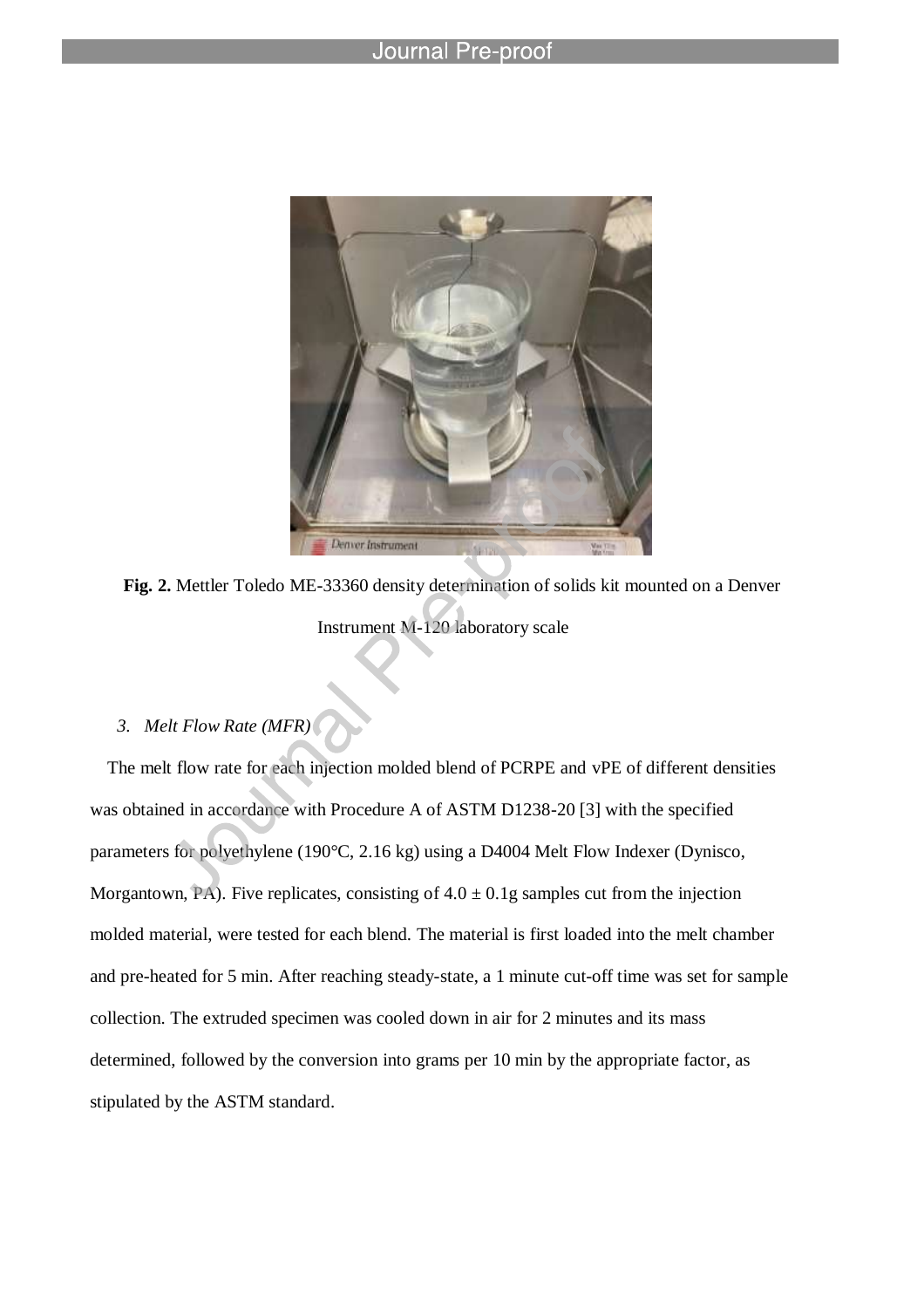l



**Fig. 3.** Dynisco D4004 Melt Flow Indexer

### *4. Thermogravimetric analysis*

The thermal degradation temperature defined as the temperature of 5% mass loss and the corresponding activation energy (according to ASTM E1641-18 [4]) of each blend of PCRPE and vPE were obtained via modulated thermogravimetric analysis (MTGA) using a Q5000IR thermogravimetric analyzer (Fig. 4a) (TA Instruments, New Castle, DE) and the TA Advantage/Universal Analysis software pack for data collection and treatment, respectively. Five specimens were analyzed, each with a mass of 5-10 mg, cut from the injection molded material. They were loaded to a platinum pan (Fig. 4b) that is positioned in the equipment autosampler. Each pan was measured individually, heated at 2°C/min with continuous modulation using an amplitude =  $\pm$  5°C and period = 200 s, under an N<sub>2</sub> atmosphere.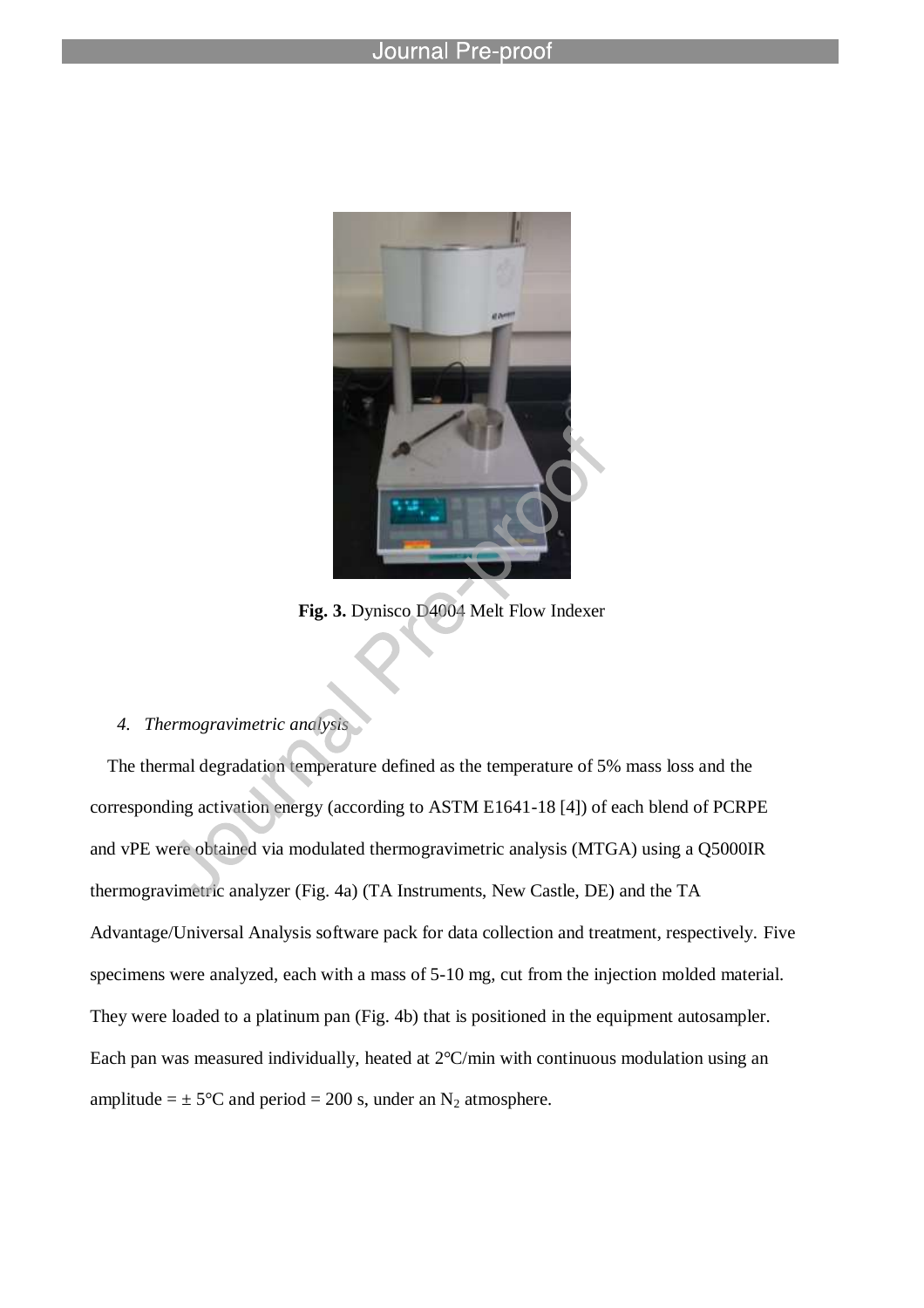

**Fig. 4.** (a) TA Q5000IR thermogravimetric analyzer and (b) platinum pan used for analysis

### *5. Electromechanical testing*

Each PCRPE/vPE blend's mechanical properties were evaluated using an Autograph AGS-J (Shimadzu Corp., Kyoto, Japan) universal electromechanical tester with a 5 kN load cell and a manual non-shift wedge grip set MWG-5kNA (Shimadzu Corp., Kyoto, Japan) in the tensile mode. Ten specimens, consisting of ASTM Type I dog bones, for each blend were individually loaded into the equipment, being closed one at a time in the wedge grip set (Fig. 5), and evaluated according to ASTM D638-14 [1] with a 500 mm/min crosshead speed.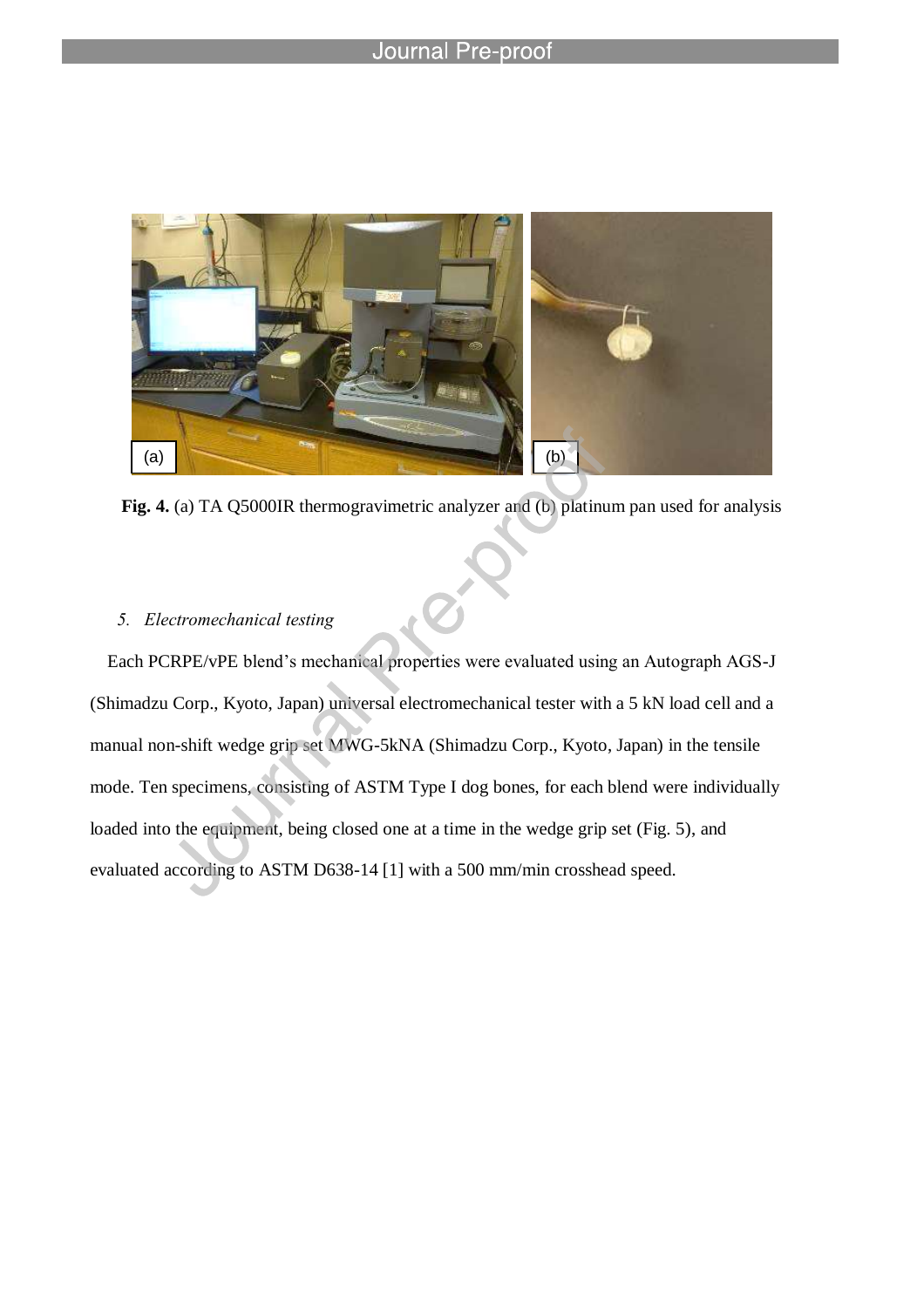l



**Fig. 5.** ASTM Type I dog bone loaded between test clamps prior testing

### *6. Fourier transform infrared spectroscopy*

The Fourier transform infrared spectra of each blend were collected in transmission mode. Five specimens of each blend were cut from the injection molded material the spectra collected using a Nicolet 6700 infrared spectrometer (Thermo Fisher, Waltham, MA) at ambient temperature (22°C). Two small injection molded dog bones were taped together to a film holder and positioned inside the transmission apparatus, as shown in Figure 6. Data were recorded between 4000 cm<sup>-1</sup> and 650 cm<sup>-1</sup> using a DTGS detector with 32 scans and a resolution of 2 cm<sup>-1</sup>.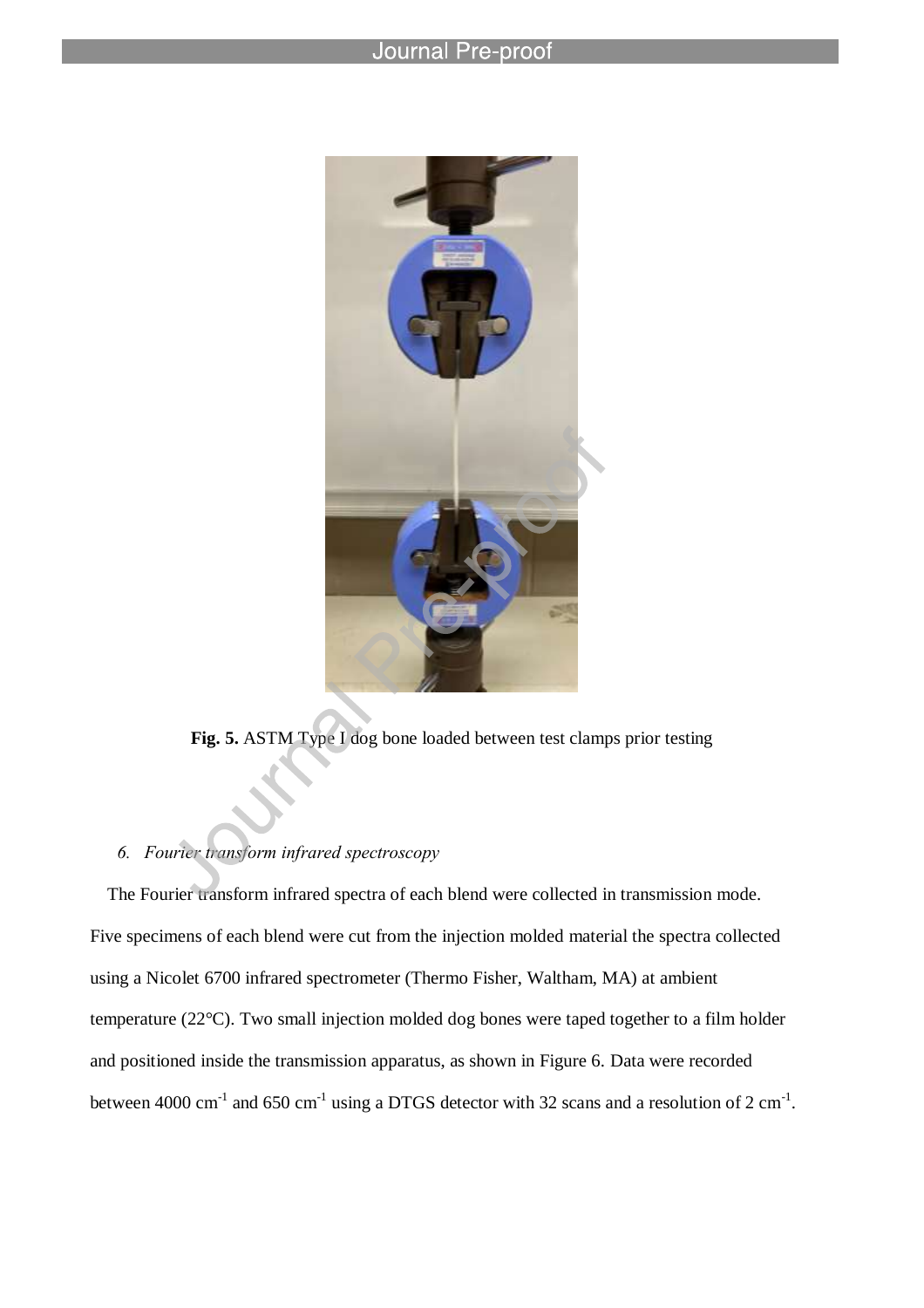l

All spectra were baseline corrected with  $OMINIC^{TM}$  8.3 software (Thermo Fisher, Waltham, MA) and normalized to the thickness of each specimen analyzed region, measured with an IP 65 electronic digital micrometer (Mitutoyo, Kawasaki, Japan). The carbonyl area  $(1755-1725 \text{ cm}^{-1})$ was obtained by integrating each spectrum's thickness normalized absorbance area (Equation 2).

$$
Carbonyl Area = \frac{A_{1740 \, cm^{-1}}}{t} \qquad \left(\frac{A.U.}{mil}\right) \tag{2}
$$



**Fig. 6.** (a) Sample loaded in the Thermo Fisher Nicolet 6700 infrared spectrometer (b) sample

arrangement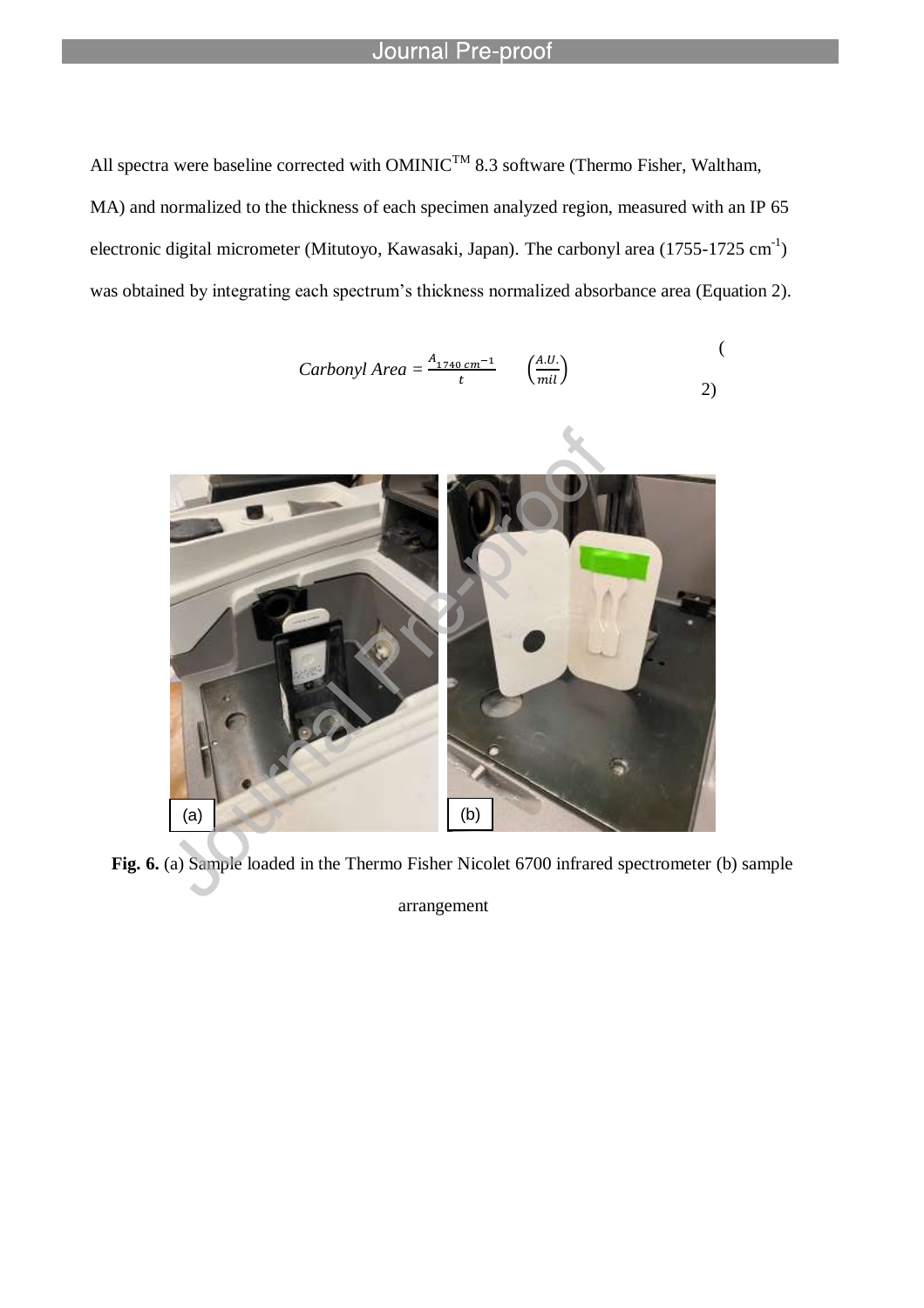#### **CRediT Author Statement**

**Victor Cecon:** Investigation, Visualization, Formal analysis, Writing - Original Draft. **Paulo Silva:** Writing- Reviewing & Editing. **Keith Vorst:** Writing- Reviewing & Editing. **Greg Curtzwiler:** Conceptualization, Supervision, Project administration, Writing - Reviewing & Editing.

#### **Declaration of Competing Interest**

The authors declare that they have no known competing financial interests or personal relationships which have, or could be perceived to have, influenced the work reported in this article.

#### **Acknowledgments**

The authors would like to thank the Polymer and Food Protection Consortium at Iowa State University for funding this work. The authors would also like to thank the Iowa Regents Innovation Fund and the Agricultural and Home Economics Experiment Station, Ames, Iowa, and Project No. IOW04202 by the Hatch Act, State of Iowa.

#### **References**

[1] V.S. Cecon, P.F. Da Silva, K.L. Vorst, G.W. Curtzwiler, 2021. The effect of post-consumer recycled polyethylene (PCRPE) on the properties of polyethylene blends of different densities, Polym. Degrad. Stab. 190, 109627. https://doi.org/10.1016/j.polymdegradstab.2021.109627